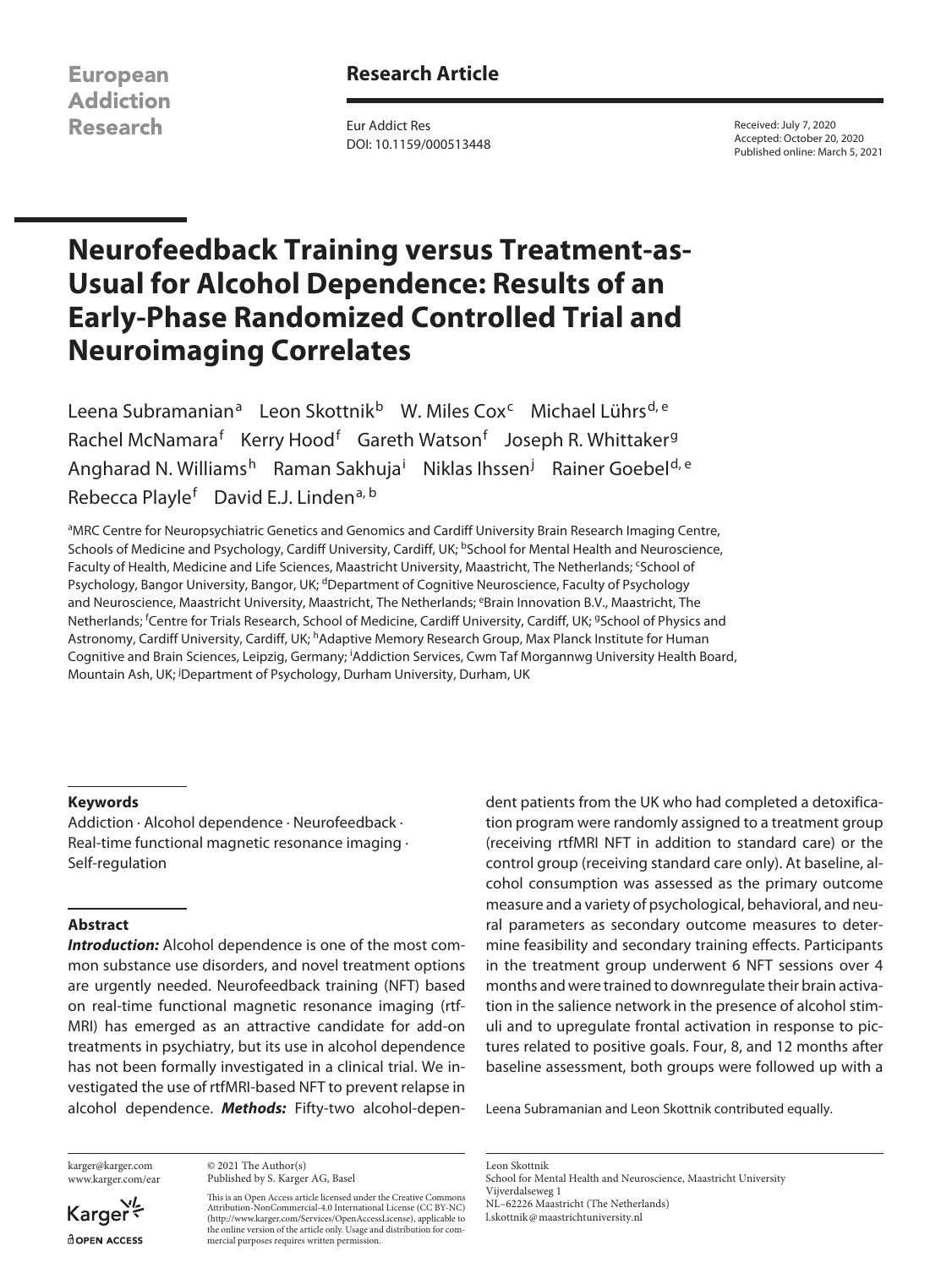battery of clinical and psychometric tests. *Results:* Primary outcome measures showed very low relapse rates for both groups. Analysis of neural secondary outcome measures indicated that the majority of patients modulated the salience system in the desired directions, by decreasing activity in response to alcohol stimuli and increasing activation in response to positive goals. The intervention had a good safety and acceptability profile. *Conclusion:* We demonstrated that rtfMRI-neurofeedback targeting hyperactivity of the salience network in response to alcohol cues is feasible in currently abstinent patients with alcohol dependence.

> © 2021 The Author(s) Published by S. Karger AG, Basel

# **Introduction**

Neurofeedback, a type of biofeedback that utilizes brain signals for self-regulation training, has seen a recent rise in clinical interest because of the development of realtime functional magnetic resonance imaging (rtfMRI). For neurofeedback training (NFT), rtfMRI offers benefits when compared to EEG neurofeedback. For example, fMRI can be used to localize brain signals in specific regions of the brain with greater precision, and patients can activate targeted brain areas by using specific mental imagery (e.g., imagining moving a body part). In pilot investigations, rtfMRI NFT has already been tested for its potential to help patients with various kinds of substance use disorder to attenuate their symptoms, reduce the frequency or intensity of their unwanted behavior, and/or modulate putative disease-related brain activity [\[1](#page-13-0)[–5\]](#page-13-1).

<span id="page-1-1"></span><span id="page-1-0"></span>We conducted an early-phase randomized controlled trial for alcohol dependence, in which we compared NFT plus treatment-as-usual (TAU) versus TAU only [[6](#page-13-2)]. Participants in the neurofeedback group were exposed to 2 categories of stimuli while they were in the scanner. One category comprised alcohol-related pictures, such as images of alcoholic drinks. The other category comprised pictures that were related to socially desirable and healthy goals (those related to, e.g., employment, family, or personal relationships) whose pursuit might serve as an alternative to drinking alcohol. Participants received feedback about the degree of activation in specific brain regions that the stimuli in each category activated, and they were trained to regulate these responses – either to downregulate their responses to the alcohol-related stimuli or to upregulate their responses to the alternative goal stimuli. The inclusion of both alcohol-related and alternative goal-related stimuli was consistent with motivational the<span id="page-1-3"></span><span id="page-1-2"></span>ory [\[7](#page-13-3)[–9\]](#page-13-4), which has shown that problematic drinkers are better able to regulate their drinking if they have healthy, alternative goals to pursue. For testing this tenet of motivational theory, we had also previously shown that at a neural level, heavy drinkers overvalue alcohol and undervalue other goals that they might pursue and enjoy as an alternative to drinking alcohol [[1](#page-13-0)0]. The objectives of this early-phase randomized controlled trial were to determine (a) the feasibility of the approach, that is, whether participants who received rtfMRI NFT would be able to downregulate their brain activation in the presence of the alcohol-related stimuli and to upregulate their brain activation in the presence of the alternative goal-related stimuli and (b) whether the training would be associated with changes on our primary outcome measures, that is, reductions in alcohol consumption, reductions in urges to drink, and with improvements in other areas of functioning (efficacy).

#### **Materials and Methods**

#### *Patients, Eligibility, and Randomization*

Fifty-two participants with alcohol dependence were recruited from 2015 to 2017 through NHS alcohol services in southeast Wales (Cardiff and Vale University Health Board, Cwm Taf University Health Board, and Aneurin Bevan University Health Board) with the help of collaborating clinicians specializing in addiction, staff from the Health and Care Research Wales Clinical Research Centre and through alcohol addiction rehabilitation centers.

Participants were eligible to take part in the study if they were older than 18 years, had a clinical diagnosis of alcohol dependence, were within 1–6 months of having successfully completed an inpatient detoxification program, and had been abstinent from alcohol use since detoxification and at the time of recruitment. The exclusion criteria were ongoing regular abuse of illicit substances (except for cannabis), a history of a psychotic disorder not related to alcohol, an IQ < 70, involvement in other interventional research within the 6 months prior to recruitment, and non-fulfillment of the MRI safety requirements.

Randomization was carried out through an online system overseen by the Centre for Trials Research, Cardiff University. Participants were randomized into either the neurofeedback treatment (NFT) group or the TAU group. The randomization method used time since detoxification (1–3 months and 4–6 months) as a minimization factor.

*Standard Protocol Approval, Registration, and Patient Consent* This study was approved by the Wales Research Ethics Committee 1 (Ref: 14/WA/1172), the Cardiff School of Psychology Ethics Committee, and the Cwm Taf, Cardiff and Vale University, and Aneurin Bevan University Health Boards. All participants gave written informed consent to participate in the study in accordance with the Declaration of Helsinki. The trial was registered with Clinicaltrials.gov (NCT02486900) in June 2015 before the first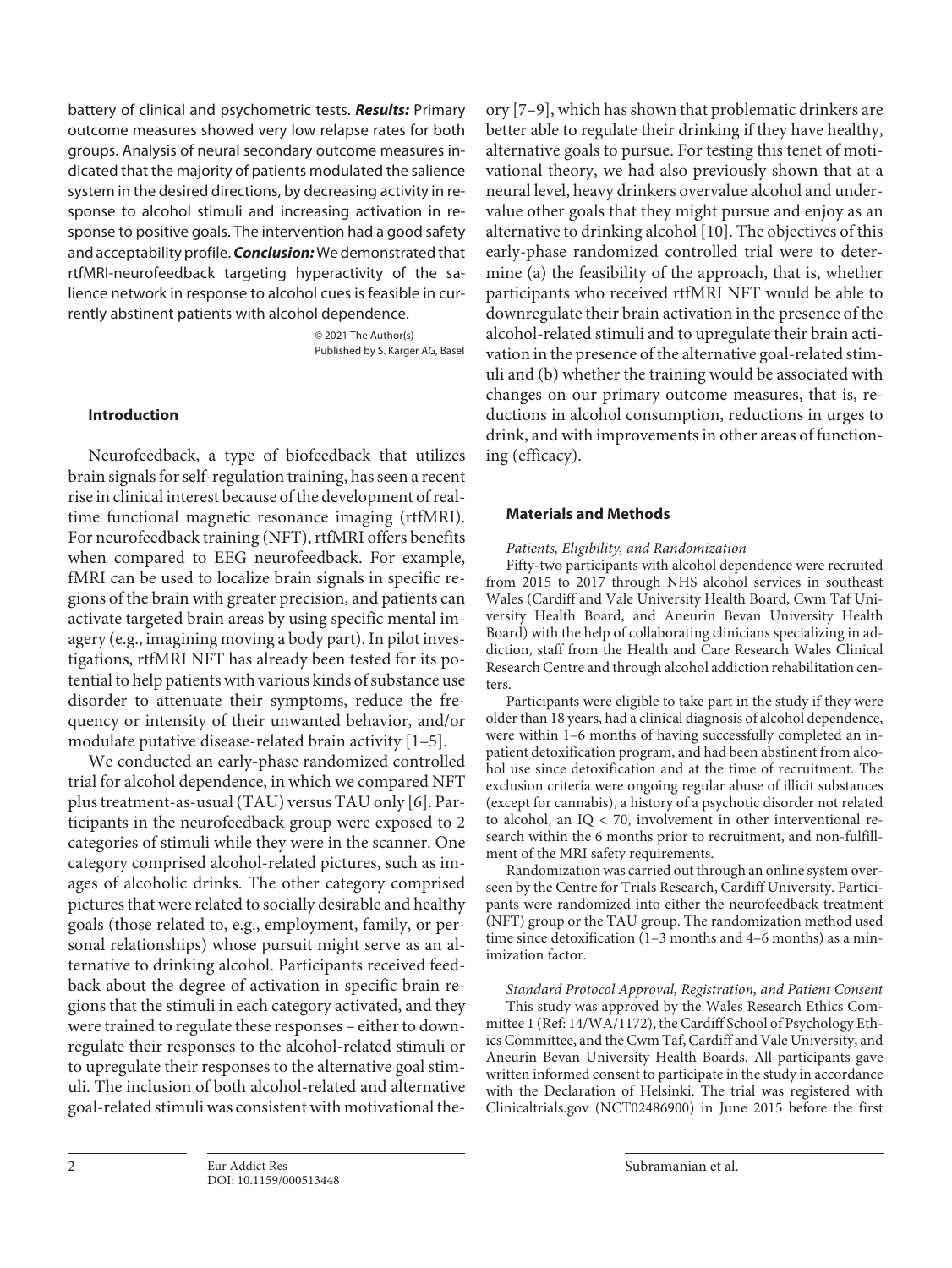participant was recruited. The study was completed in August 2018 after acquisition of the final follow-up assessments.

#### *Design*

Fifty-two patients were randomly allocated (parallel assignment) to receive either the neurofeedback intervention along with TAU NFT group or TAU control group. TAU included psychoeducation, psychological support, and medical management of abstinence with, for example, the use of disulfiram or anti-craving medication. After completing the study, patients in the control group were offered 1 free NFT session. The NFT group received six 1-h sessions of NFT. The study was completed in August 2018 after acquisition of the final follow-up assessments. Figure 1 shows a flowchart of the study procedure.

#### *Psychological and Behavioral Outcome Measures*

<span id="page-2-5"></span><span id="page-2-4"></span><span id="page-2-3"></span><span id="page-2-2"></span><span id="page-2-1"></span><span id="page-2-0"></span>At all 4 time points, the clinical outcome measure of alcohol consumption, the Alcohol Timeline Followback (TLFB [\[11](#page-13-0)]), was assessed and constituted the primary outcome measure at the 4-month time point and a secondary outcome measure at subsequent time points. All other secondary outcome measures were also acquired at all 4 time points, that is, for craving-related constructs, the Drinking Urge Questionnaire (DUQ [[1](#page-13-0)[2](#page-13-5)]), the Obsessive Compulsive Drinking Scale (OCDS [\[1](#page-13-0)[3](#page-13-6)]), and alcohol Stroop test [[1](#page-13-0)[4\]](#page-13-7), and for emotion/mood-related processes, the Profile of Mood States (POMS [[1](#page-13-0)[5\]](#page-13-1)), the Hospital Anxiety and Depression Scale (HADS) [[1](#page-13-0)[6](#page-13-2)], and Beck Depression Inventory (BDI-II [\[1](#page-13-0)[7\]](#page-13-3)). Additionally, in the NFT group, alcohol craving was measured during the MRI session as a safety measure, that is, to track whether the images would induce craving. Ratings on a 5-point self-rating scale (0: no desire to drink alcohol; 4: very strong desire) were acquired for each of the neurofeedback/mirror runs in each session. Furthermore, participants self-rated their craving before and after each neurofeedback session by using the DUQ [\[1](#page-13-0)[2](#page-13-5)]. (For screening and overall baseline assessments, see [\[1](#page-13-0)[2](#page-13-5)].)

#### *NFT Protocol for the NFT Group*

During the baseline assessment, participants rated the alcoholrelated pictures, in relation to how much each picture made them want to drink alcohol. For the pictures related to alternative goals, participants indicated how much each one reminded them of a positive goal that they were currently pursuing. Based on these ratings, individual images were selected for the localizer task (see [\[6](#page-13-2)] for details). Patients in the NFT group subsequently received six 1-h sessions of NFT in the MRI scanner (see [\[6\]](#page-13-2)). In short, the first run of each session served as the localizer procedure in which alternating blocks of neutral pictures and either alcohol-related pictures or alternative goal-related pictures, were presented to the participants. Brain clusters activated during presentation of the alcohol/goal-related pictures in comparison to those activated by the neutral images were used to create individual neurofeedback regions for the subsequent neurofeedback runs (SI). The 4 scanning blocks (runs) that followed consisted of 2 neurofeedback and 2 mirror runs in alternating order. Neurofeedback was provided by scaling the size of the pictures presented according to the ROI signal (see fMRI data acquisition and feedback generation), which participants attempted to decrease while seeing the alcohol pictures and to increase while seeing the pictures related to alternative goals. During the mirror runs, participants passively viewed the stimuli, and the size of the image changed in accordance with the

previous neurofeedback run and did not contain any information about their current level of brain activation.

During alcohol runs (neurofeedback and mirror runs), participants were instructed to downregulate their brain activity (using mental imagery) in the alcohol-related brain areas by decreasing the size of the alcohol-related images. Participants were instructed to think of ways to reduce the size of the images, and they were given continuous feedback about their brain activity in the target region. During the alternative goal-related runs, participants were instructed to upregulate brain activity in the target region (chosen for each individual while they viewed pictures related to positive personal goals).

After each session, participants were debriefed about their experience and given the opportunity to raise any concerns about their craving or other adverse effects of the procedure for which counseling would have been available. This however was never required. Once participants had identified their individual strategies (i.e., the strategy that they subjectively judged as being most suited) for decreasing the size of the alcohol-related pictures or for increasing the size of the pictures related to their alternative goals, they were asked as homework to spend 10 min 2–3 times a week using the imagining strategies that worked best.

#### *fMRI Data Acquisition and Feedback Generation*

<span id="page-2-6"></span>The Siemens and GE MRI scanners at the Cardiff University Brain Research Imaging Centre were used to acquire the functional and anatomical scans. A high-resolution T1-weighted anatomical scan (24 slices) was acquired. Functional data were obtained using a standard BOLD EPI sequence (TR =  $1,500$  ms;  $TE = 30$  ms, 24 slices; 2.5 mm thick; 0.5 mm gap; 80 flip angle). A total of 300 volumes were acquired in each functional run for each participant. Acquired EPI data were transferred to a separate computer, which in real-time ran Turbo-BrainVoyager (version 3.2, Brain Innovation, Maastricht, The Netherlands) and was used to perform real-time trilinear motion correction and spatial smoothing (FWHM 4 mm) and linear trend removal. For the localizer scan, real-time statistical analyses were carried out via an incremental general linear model (GLM). All further real-time analyses were performed using Turbo-BrainVoyager. Based on the computed feedback signal, the size of presented images was scaled (see [[6](#page-13-2)] for details) using StimulGL. To control for physiological confounding factors of the BOLD signal (offline), physiological signals were acquired with Spike2 (version 5.21, Cambridge Electronics Design Ltd., Cambridge, UK). The heart rate was also recorded using photoplethysmography, the respiratory rate with a chest belt, and partial pressure of end-tidal carbon dioxide ( $P_{ET}CO_2$ ) via a nasal cannula.

#### *Sample Size Calculation*

There were no published randomized trials to inform a sample size calculation for the early-phase efficacy trial of the neurofeedback intervention that was being evaluated. However, experimental neurofeedback studies have found large effect sizes of 0.5–1.5, depending on the patient group that was tested, for example [[2](#page-13-5)]. Thus, in the prespecified power analysis [\[6\]](#page-13-2), we expected that a final sample size of 40 (20 in each group) would allow us to detect effect sizes ranging from 0.8 with 70% power to 1.1 with 90% power at a significance level of 0.05. This is appropriate for single-site, early-phase detection of clinically promising results.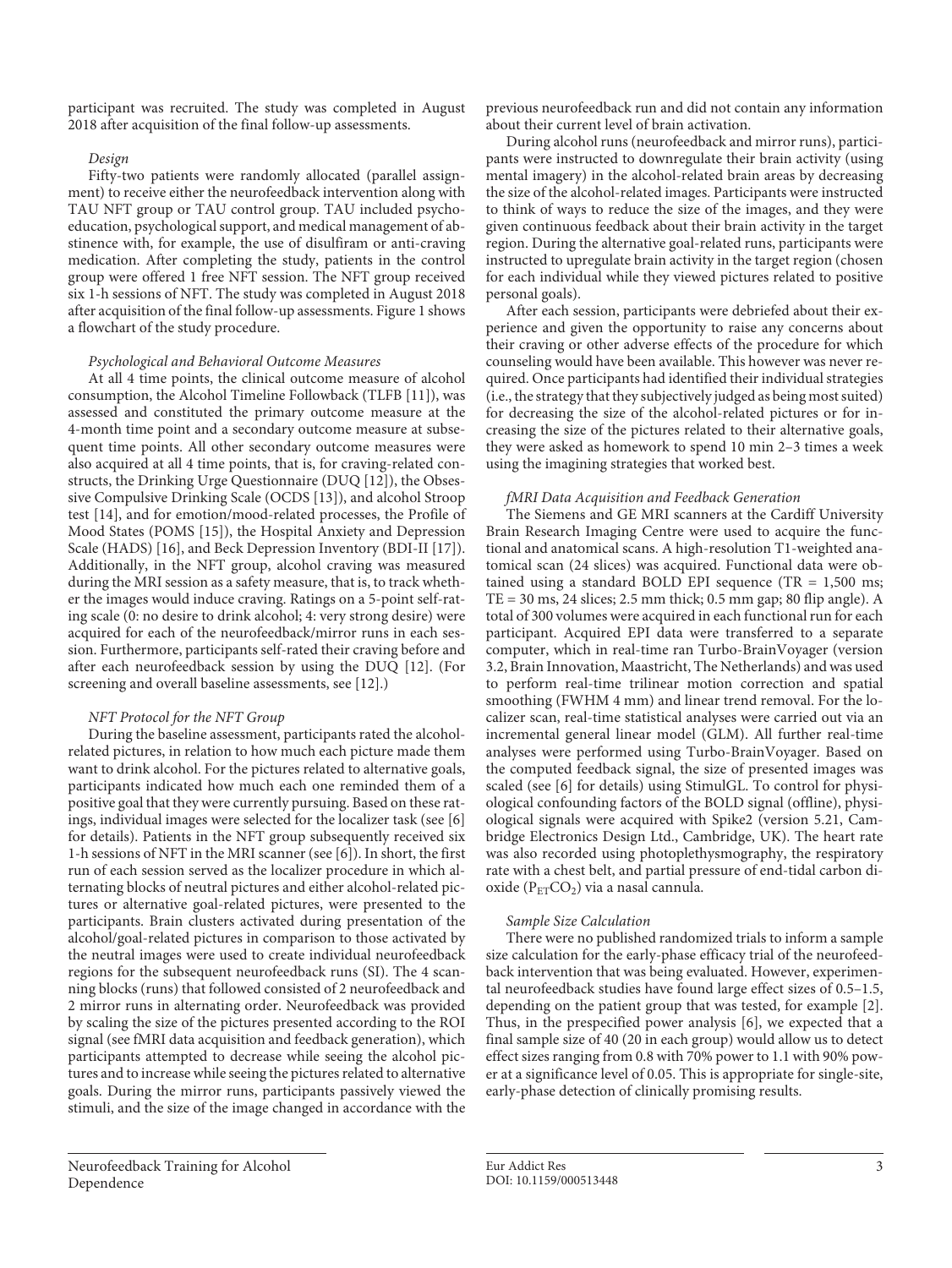

**Fig. 1.** CONSORT flow diagram of the phases of the trial. TAU, treatment-as-usual; CONSORT, Consolidated Standards of Reporting Trials.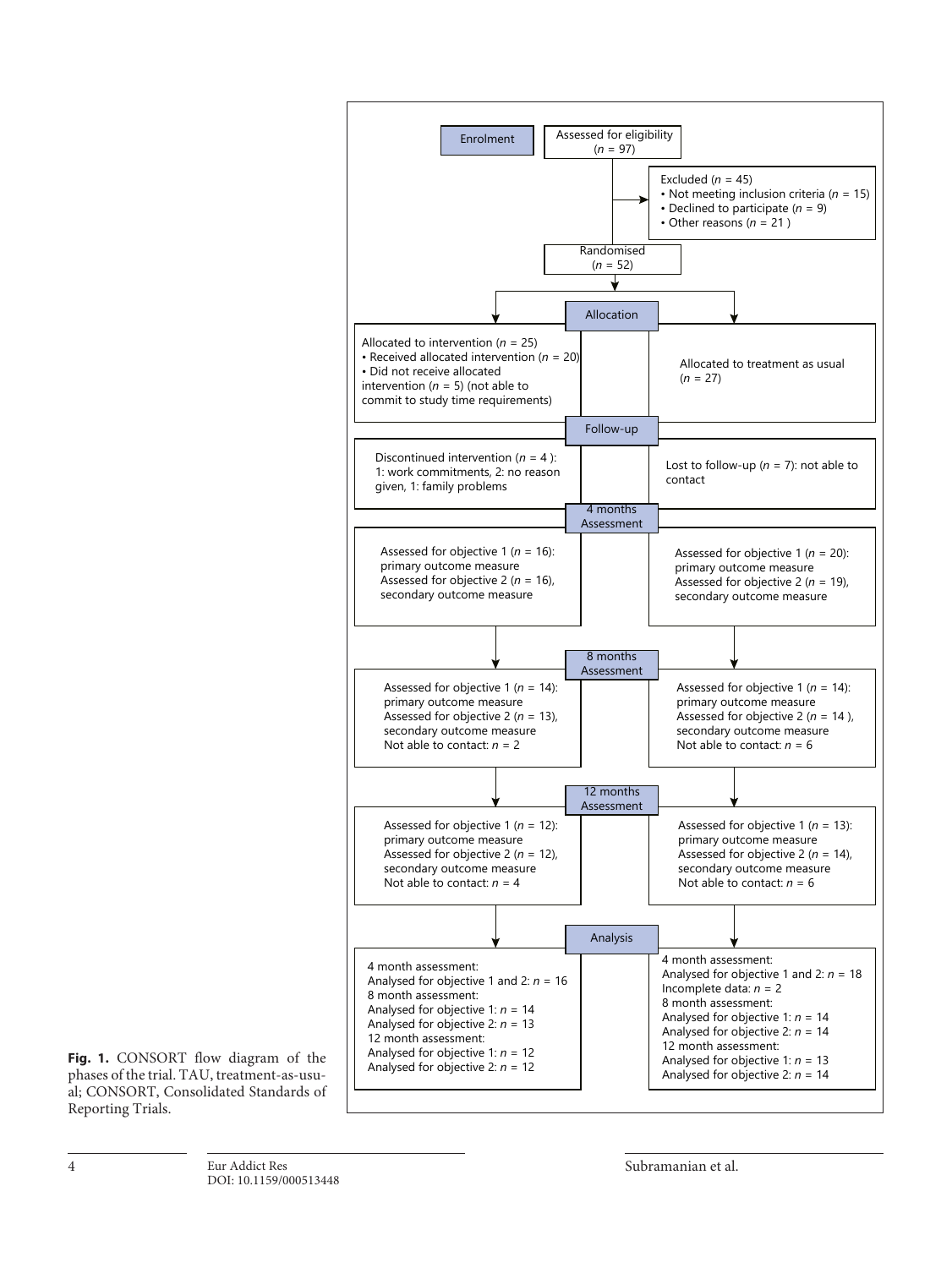## **Analysis**

The research questions, analyses, and hypotheses of this trial were previously published [\[6](#page-13-2)].

## *Psychological Markers*

Primary Outcome Measures

Fifty percent of the participants were abstinent from alcohol during the entire post-intervention period. TLFB scores were therefore dichotomized. On the basis of *alcohol units per day,* the sample was divided into participants who had not drunk at all and those who had one or more drinks per day. On the basis of *% days of heavy drinking*, the sample was divided into participants who had been totally abstinent and those who had not been abstinent and accordingly for the *% days abstinent* scale. Subsequently, a binary logistic regression model was run that included group as a predictor variable and time since detoxification as the covariate, separately for each TLFB variable.

## Secondary Outcome Measures

ANCOVAs were conducted for the post-intervention, 4-month follow-up on the secondary outcome measures: HADS, BDI, OCDS, alcohol Stroop, and POMS. The type of treatment (NFT and TAU) was the between-group factor, and the baseline scores on the respective variable and participants' age, gender, and IQ were the covariates. For the DUQ, a binary logistic regression was performed because >50% of the participants had the minimum value on each of the post-intervention assessments. The DUQ scores were dichotomized by splitting the sample into those participants who obtained the lowest possible score (a total score of 8) and participants who scored higher (total score >8). Next, a binary logistic regression model was run that included group as a predictor variable and time since detoxification as the covariate. As a precautionary measure, we determined whether participants had experienced increased craving in response to the alcohol stimuli. Pre- and post-session craving scores were then averaged across sessions and compared using confidence intervals.

# Sustained Effects

Analysis for the TLFB was conducted as described for the 4-month time point. Differences between the TAU and NFT groups were assessed using ANCOVAs for each of the follow-up time points for the HADS, BDI, OCDS, alcohol Stroop, and POMS (8 and 12 months). Treatment (NFT and TAU) was the between-group factor, and baseline demographic variables (age, gender, and IQ) were included as covariates. For the DUQ, binary logistic regression was performed as described earlier.

## *Preprocessing the Physiological Data*

<span id="page-4-0"></span>For each scan, concurrent physiological data were processed using an in-house code to generate predictors of cardiac and respiratory noise [\[1](#page-13-0)[8–](#page-13-8)[20](#page-13-5)]. Furthermore, the  $P_{ET}CO<sub>2</sub>$  data were used as a predictor of fluctuations in arterial  $CO<sub>2</sub>$  concentration, which is known to modulate the BOLD signal. Predictors were demeaned and convolved with their respective hemodynamic response function.

# *Off-Line Analysis of MRI Data*

(f)MRI Data Preprocessing

Anatomical images were corrected for spatial intensity inhomogeneity and subsequently normalized into Montreal Neurological Institute (MNI) stereotactic space. Functional data were temporal high-pass filtered (GLM Fourier) with 2 cycles, 3D motion correction with trilinear estimation and sinc interpolation, linear trend removal, and slice scan time correction with cubic spline interpolation. For whole-brain analysis, 3D spatial smoothing with a Gaussian filter of 6.00 mm was applied. The fMRI data and regions of interest defined in 2D space were interpolated into 3D space using boundary-based registration and normalized into MNI space. All processing steps were performed using BrainVoyager 21.2 (Brain Innovation, Maastricht, the Netherlands).

## Whole-Brain Analysis

A group random-effects GLM was calculated for each localizer task separately, including the types of image (alcohol/alternative goals or neutral), 6 motion parameters, and predictors of physiological noise as confounding predictors to estimate beta values. We employed a one-way, within-participants design with *type of image* (alcohol/ alternative goals or neutral) as the factor. Subsequently, alcohol/alternative goal-related images were contrasted with neutral images, and whole-brain maps were cluster corrected using Monte-Carlo simulations at a threshold of *p* = 0.001. Additionally, the overall distribution of the neurofeedback target regions across participants was visualized to provide an overview on the main source of the neurofeedback information (see online suppl. material 1; see www.karger.com/doi/10.1159/000513448 for all online suppl. material).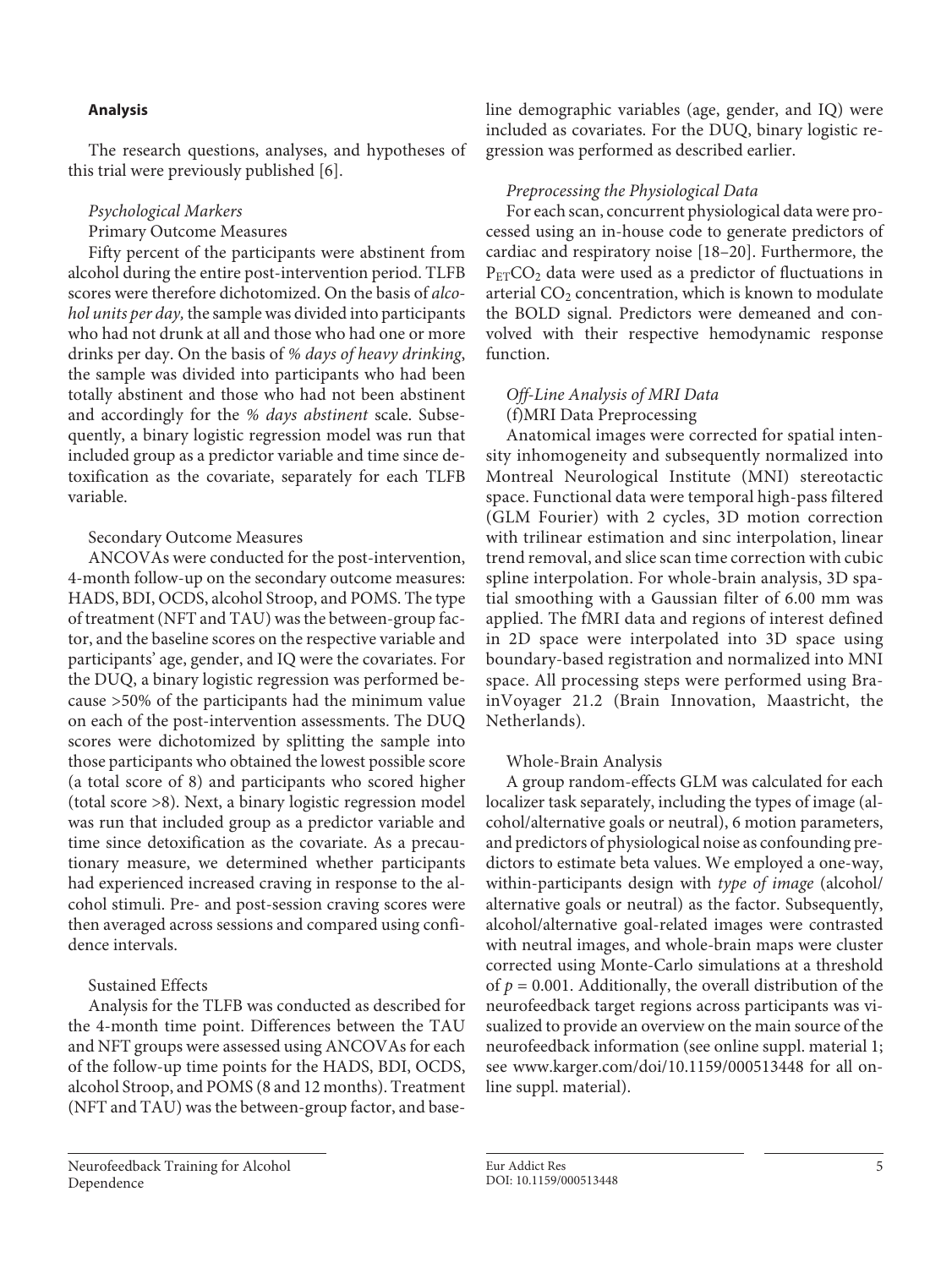## ROI Activation

Mean ROI activation (beta values) from the target areas in comparison to baseline was averaged across neurofeedback sessions within participants, separately for the 2 types of neurofeedback (alcohol and alternative goals, i.e., neurofeedback downregulation and upregulation) and task (neurofeedback or mirror run [passive viewing]). Effects of the neurofeedback were tested using paired *t* tests, by comparing mean activation during neurofeedback with mean activation during mirror runs, separately for alcohol neurofeedback and alternative goal neurofeedback. For each individual, neurofeedback success was defined as lower (alcohol condition)/or higher (alternative goal condition) mean activation during neurofeedback runs compared to mirror runs.

Relationship between ROI Activation and Behavioral Outcome Measures (Exploratory)

To explore whether self-regulation performance during the neurofeedback intervention was related to changes in drinking behavior, overall self-regulation performance was compared between dichotomized groups of participants showing high/low outcomes on the TLFB% of days abstinent and on the DUQ scores. TLFB amount of alcohol per day and % days of heavy drinking were not included because they would have been redundant. Because all of the abstinent participants had not, of course, consumed any alcohol and had not engaged in any heavy drinking, the dichotomized post-intervention values were identical.

First, an overall marker of self-regulation performance was created by averaging self-regulation performance during alternative goal neurofeedback (mean beta [neurofeedback] – mean beta [mirror] of alternative goal sessions, weighted by 1/3) with performance during alcohol neurofeedback (mean beta [neurofeedback] – mean beta [mirror] of alcohol sessions, weighted by 2/3). Weighting reflected the performed number of NFT sessions for each condition, that is, 2/6 or 4/6 sessions, respectively. Second, to explore the relationship between drinking behavior (TLFB)/craving (DUQ) and overall neurofeedback performance, weighted average scores were descriptively explored by comparing mean performance between dichotomized groups (low/high values on the respective variable).

#### **Results**

#### *Psychological Markers*

Analysis on psychological markers could be performed for all measures and measurement time points; not all data points were available for all participants due to missing responses/measurement errors.

## Baseline Measures

Baseline demographics were in line with expected demographics of the population: mean age = 45.8 years,  $SD = 9.9$  (NFT mean = 45 years  $[SD = 9.9]$ , control = 46 years [SD = 10.1]), gender: 69% male, 36 males (NFT = 60% male [15 males], control = 78% male [21 males]). Time since detoxification at baseline was weighted over the whole sample:  $1-3$  months:  $n = 25$  (48.0%), 3-6 months: 27 (51.9%); within groups: NFT 1–3 months: *n* = 12 (48.0%), 3–6 months: 13 (52.0%); and control 1–3 months: *n* = 13 (48.1), 3–6 months: 14 (51.9). Baseline scores for outcome measures showed no pronounced group differences (Table 1).

#### Primary Outcome Measures

Across all dichotomized markers of drinking behavior (TLFB scores) at the post-intervention (4-month) assessment, members of the neurofeedback group nominally showed lower alcohol consumption but with wide confidence intervals of the odds ratio that included 1 (Table 2 includes all patients who participated in the primary and secondary outcome assessments). These tendencies were also present in the undichotomized means for all of the measures, except for the amount of alcohol consumed per day (TLFB-amt/day), which showed a nominally higher value for the neurofeedback group (Tables 1A, 2). None of the group differences on the primary outcome measures would have been significant at the conventional level (*p* < 0.05, with Bonferroni correction for multiple outcome measures).

#### Secondary Outcome Measures

Members of the neurofeedback group nominally showed a lower probability of having an urge to drink, as indicated by the DUQ scores (Table 2). This tendency was also pronounced in the undichotomized means for the DUQ (Tables 1B, 2). ANCOVA of the OCDS also descriptively showed lower alcohol craving for the neurofeedback group (Table 2). Conversely, the alcohol Stroop interference was descriptively lower in the TAU group, and the affective measures also showed an inconsistent pattern (Table 2). None of the group differences on the secondary outcome measures would have been significant at the conventional level ( $p < 0.05$ , with Bonferroni correction for multiple outcome measures). The additional safety measure tracking craving before and after the alcohol neurofeedback fRMI runs (via verbal assess-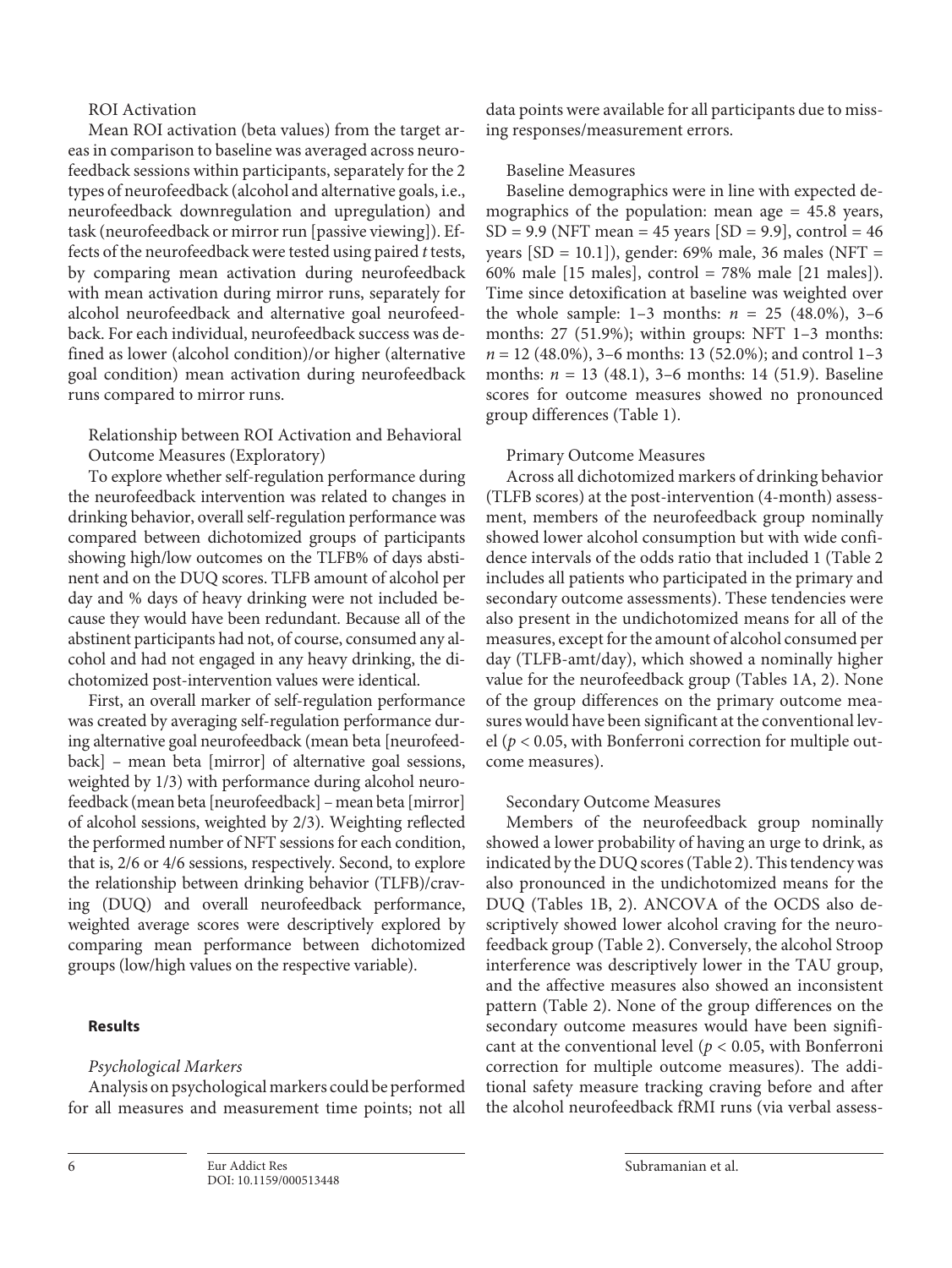| Primary                    |                    |                         |                            |                         |                            |            |                 |                        |               |                               |                |                |                    |                |
|----------------------------|--------------------|-------------------------|----------------------------|-------------------------|----------------------------|------------|-----------------|------------------------|---------------|-------------------------------|----------------|----------------|--------------------|----------------|
| ≺                          |                    |                         |                            |                         | $\mathbf{\underline{a}}$   |            |                 |                        |               | $\cup$                        |                |                |                    |                |
| TLFB (% abstinent)         | baseline           | months<br>4             | months<br>$^{\circ}$       | months<br>12            | DUQ                        | baseline   | months<br>4     | months<br>$\infty$     | months<br>12  | BDI                           | baseline       | months<br>4    | months<br>$\infty$ | months<br>12   |
| Mean (NFT)                 | 9.30               | 97.90                   | 92.90                      | 93.50                   | Mean (NFT)                 | 16.40      | 10.40           | 12.70                  | 11.50         | Mean (NFT)                    | 15.00          | 8.70           | 4.10               | 5.00           |
| SD (NFT)                   | 23.40              | 3.60                    | 14.00                      | 21.30                   | SD (NFT)                   | 9.80       | 3.90            | 7.30                   | 4.10          | SD (NFT)                      | 11.40          | 8.70           | 3.40               | 4.60           |
| N(NFT)                     | 24                 | $\overline{16}$         | $\overline{14}$            | $\overline{a}$          | $N\left( \rm{NFT} \right)$ | 25         | 16              | 13                     | 12            | N(NFT)                        | 25.00          | 16.00          | 13.00              | 12.00          |
| Mean (TAU)                 | 12.70              | 93.90                   | 99.80                      | 92.60                   | Mean (TAU)                 | 14.40      | 14.60           | 9.50                   | 11.60         | Mean (TAU)                    | 16.50          | 16.80          | 5.60               | 11.50          |
| SD (TAU)<br>N(TAU)         | 23.60              | 14.10                   | 0.60                       | 16.00                   | SD (TAU)<br>N(TAU)         | 8.75       | 9.10<br>18      | 2.50<br>$\frac{12}{1}$ | 11.30         | SD (TAU)<br>N(TAU)            | 13.70<br>27.00 | 14.60<br>18.00 | 5.50               | 13.40<br>12.00 |
| Group difference           | $-3.40$<br>$^{24}$ | $\overline{18}$<br>4.00 | $-6.90$<br>$\overline{14}$ | 0.90<br>$\overline{13}$ | Group difference           | 2.00<br>27 | $-4.20$         | 3.20                   | $-0.10$<br>13 | Group difference              | $-1.50$        | $-8.10$        | $-1.50$<br>14.00   | $-6.50$        |
| TLFB (amt/day)             |                    |                         |                            |                         | Alcohol Stroop effect (RT) |            |                 |                        |               | POMS (TMD)                    |                |                |                    |                |
| Mean (NFT)                 | 31.90              | 8.20                    | $7.00\,$                   | 5.00                    | Mean (NFT)                 | 28.00      | 10.10           | $-25.60$               | 30.10         | Mean (NFT)                    | 16.60          | 10.50          | 9.30               | $0.80\,$       |
| SD (NFT)                   | 14.20              | 16.30                   | 12.80                      | 9.70                    | SD (NFT)                   | 71.20      | 62.20           | 70.10                  | 67.10         | SD (NFT)                      | 30.90          | 24.01          | 22.86              | 17.98          |
| N(NFT)                     | 24                 | 16                      | $\overline{14}$            | 12                      | N(NFT)                     | 24         | 15              | 13                     | 12            | $N$ (NFT)                     | 25.00          | 16.00          | 13.00              | 12.00          |
| Mean (TAU)                 | 34.10              | 6.10                    | 2.10                       | 5.20                    | Mean (TAU)                 | 5.10       | 4.80            | $-1.90$                | $-3.60$       | Mean (TAU)                    | 32.60          | 32.60          | 7.60               | 17.90          |
| SD (TAU)                   | 23.50              | 9.90                    | 5.60                       | 9.90                    | SD (TAU)                   | 117.60     | 68.00           | 52.30                  | 54.50         | SD (TAU)                      | 40.00          | 49.20          | 36.70              | 40.10          |
| N(TAU)                     | $\overline{24}$    | $^{18}$                 | $\overline{14}$            | $\frac{13}{2}$          | N(TAU)                     | 23         |                 | $\Xi$                  | 12            | N(TAU)                        | 27.00          | 18.00          | 12.00              | 13.00          |
| Group difference           | $-2.20$            | 2.10                    | 4.90                       | $-0.20$                 | Group difference           | 22.90      | 5.30            | 23.70                  | 33.70         | Group difference              | $-16.00$       | $-22.10$       | 1.70               | $-17.10$       |
| TLFB (% heavy<br>drinking) |                    |                         |                            |                         | OCDS obsessive             |            |                 |                        |               | HADS anxiety                  |                |                |                    |                |
| Mean (NFT)                 | 90.60              | 2.00                    | 4.80                       | 6.50                    | Mean (NFT)                 | 15.00      | 3.60            | 3.80                   | 3.30          | Mean (NFT)                    | 7.80           | 7.00           | 6.40               | 6.10           |
| SD (NFT)                   | 23.60              | 3.60                    | 11.90                      | 21.30                   | SD (NFT)                   | 3.40       | 2.80            | 3.70                   | 2.90          | SD (NFT)                      | 4.90           | 4.30           | 5.70               | 3.80           |
| N(NFT)                     | 24                 | 16                      | $\overline{14}$            | 12                      | $N$ (NFT)                  | 25         | 16              | 13                     | 12            | N(NFT)                        | 25.00          | 16.00          | 13.00              | 12.00          |
| Mean (TAU)                 | $87.10\,$          | 5.80                    | 0.20                       | 7.30                    | Mean (TAU)                 | 14.20      | $4.80$          | 2.80                   | 4.60          | Mean (TAU)                    | 9.30           | 8.30           | 6.70               | 6.80           |
| SD (TAU)                   | 24.10              | 13.90                   | 0.60                       | 15.80                   | SD (TAU)                   | 3.30       | 3.60            | 3.60                   | 5.70          | SD (TAU)                      | 5.00           | 4.80           | 4.70               | 5.00           |
| N(TAU)                     | $^{24}$            | 18                      | $\overline{14}$            | 13                      | N(TAU)                     | 27         | $\frac{18}{10}$ | 14                     | $14\,$        | N(TAU)                        | 27.00          | 18.00          | 13.00              | 13.00          |
| Group difference           | 3.50               | $-3.80$                 | 4.60                       | $-0.80$                 | Group difference           | 0.80       | $-1.20$         | 00.1                   | $-1.30$       | Group difference              | $-1.50$        | $-1.30$        | $-0.30$            | $-0.70$        |
|                            |                    |                         |                            |                         | OCDS compulsive            |            |                 |                        |               | HADS depression               |                |                |                    |                |
|                            |                    |                         |                            |                         | Mean (NFT)                 | 17.00      | 2.90            | 3.80                   | 3.20          | Mean (NFT)                    | 5.20           | 4.30           | 4.80               | 3.00           |
|                            |                    |                         |                            |                         | SD (NFT)                   | 2.20       | 4.50            | 5.00                   | 4.60          | SD (NFT)                      | 4.10           | 3.40           | 4.50               | 2.20           |
|                            |                    |                         |                            |                         | N(NFT)                     | 25         | 16              | 13                     | 12            | N(NFT)                        | 25.00          | 16.00          | 13.00              | 12.00          |
|                            |                    |                         |                            |                         | Mean (TAU)                 | 16.40      | 5.00            | $1.50\,$               | 4.60          | Mean (TAU)                    | 5.60           | 5.60           | 4.00               | 3.50           |
|                            |                    |                         |                            |                         | SD (TAU)                   | 2.10       | 5.60            | 2.70                   | 6.20          | SD (TAU)                      | 4.60           | 5.50           | 4.50               | 4.50           |
|                            |                    |                         |                            |                         | N(TAU)                     | 27         | $18\,$          | $\overline{14}$        | $14\,$        | $N\left( \mathrm{TAU}\right)$ | 27.00          | 18.00          | 13.00              | 13.00          |
|                            |                    |                         |                            |                         | Group difference           | 0.60       | $-2.10$         | 2.30                   | $-1.40$       | Group difference              | $-0.40$        | $-1.30$        | 0.80               | $-0.50$        |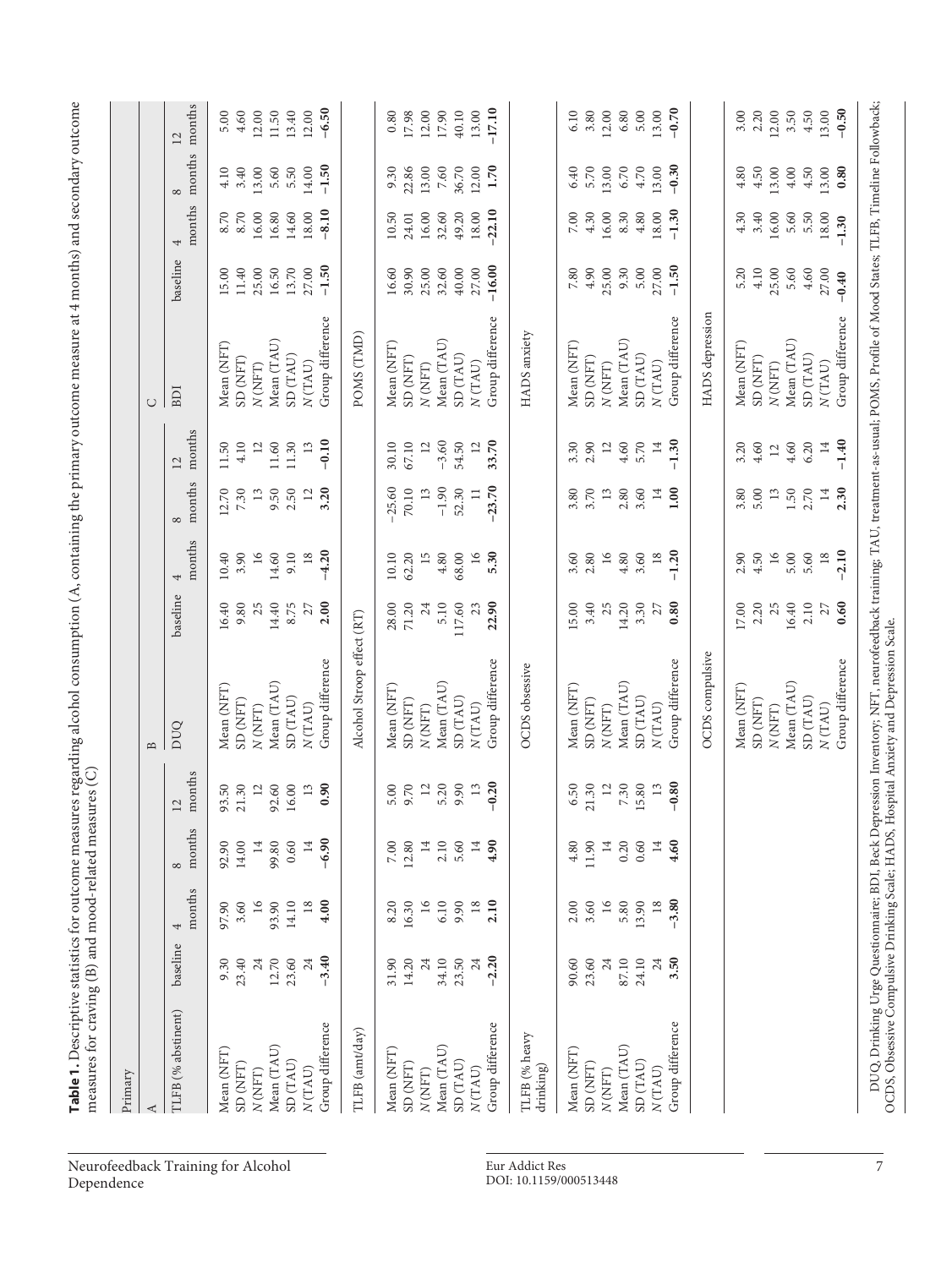| Primary outcome measures   | Exp(B)                                |                          | 95% CI for $Exp(B)$ |                           |  |
|----------------------------|---------------------------------------|--------------------------|---------------------|---------------------------|--|
| regression analysis        |                                       | lower                    | upper               | (NFT-TAU)                 |  |
| % abstinent                | 1.10                                  | 0.26                     | 4.65                |                           |  |
| Incl. detox                | 1.11                                  | 0.26                     | 4.70                | 4.00                      |  |
| Amount per day             | 0.91                                  | 0.22                     | 3.84                |                           |  |
| Incl. detox                | 0.90                                  | 0.21                     | 3.83                | 2.10                      |  |
| % heavy drinking           | 0.91                                  | 0.22                     | 3.84                |                           |  |
| Incl. detox                | 0.90                                  | 0.21                     | 3.83                | $-3.80$                   |  |
| Secondary outcome measures | Exp(B)                                | 95% CI for $Exp(B)$ or F |                     | $\Delta$ mean             |  |
| regression analysis        |                                       | lower                    | upper               | (NFT-TAU)                 |  |
| <b>DUO</b>                 | 0.29                                  | 0.07                     | 1.20                |                           |  |
| Incl. detox                | 0.29                                  | 0.07                     | 1.23                | $-4.24$                   |  |
| <b>ANCOVA</b>              | F, $\eta^2 p$                         | lower                    | upper               | $\Delta$ EMM<br>(NFT-TAU) |  |
| OCDS obsessive subscale    | $F(1, 27) = 1.62$ , $\eta^2 p = 0.06$ | $-3.83$                  | 0.89                | $-1.46$                   |  |
| OCDS compulsive subscale   | $F(1, 27) = 1.90, \eta^2 p = 0.07$    | $-6.57$                  | 1.28                | $-2.64$                   |  |
| HADS depression            | $F(1, 27) = 0.17, \eta^2 p = 0.01$    | $-3.19$                  | 2.12                | $-0.53$                   |  |
| HADS anxiety               | $F(1, 27) = 0.20, \eta^2 p = 0.01$    | $-1.97$                  | 3.08                | 0.55                      |  |
| Alcohol Stroop             | $F(1, 22) = 0.53$ , $\eta^2 p = 0.02$ | $-37.47$                 | 77.91               | 20.22                     |  |
| POMS (TMD)                 | $F(1, 27) = 0.21, \eta^2 p = 0.01$    | $-18.11$                 | 28.39               | 5.13                      |  |
| <b>BDI</b>                 | $F(1, 27) = 2.07, \eta^2 p = 0.07$    | $-12.29$                 | 2.16                | $-5.06$                   |  |

| Table 2. Post-intervention group differences |  |  |
|----------------------------------------------|--|--|
|----------------------------------------------|--|--|

In regression analysis, probability is predicted for being a member of the neurofeedback group. TAU, treatment-as-usual; NFT, neurofeedback training; DUQ, Drinking Urge Questionnaire; OCDS, Obsessive Compulsive Drinking Scale; HADS, Hospital Anxiety and Depression Scale; POMS, Profile of Mood States; BDI, Beck Depression Inventory.

ment) did not indicate that craving was induced by the alcohol stimuli: mean (before) =  $0.21$  (SD =  $0.25$ ); mean (after) = 0.22 (SD = 0.29); mean difference (before *minus* after) =  $-0.01$ ; 95% CI for the difference:  $-0.11$  to 0.92. Considering the skewness of the differences (skewness = −2.46, SE = 0.56), a paired-sample sign test was additionally performed and confirmed that the craving scores did not increase from pre- to post-assessment (median before = 0.9, IQR = 0.42; median after = 0.6, IQR = 0.38; frequencies: negative differences [before > after] = 4; positive differences [before < after] = 2; ties = 10).

Accordingly, comparison between the DUQ scores acquired before and after each neurofeedback session did not reveal a difference, and craving ratings at both time points were low: mean (before) =  $11.48$  (SD =  $4.76$ ); mean  $(after) = 12.55$  (SD = 4.80); mean difference (before-after) = −1.06; 95% CI of the difference: −2.38 to 0.26. Retention was 64% for the neurofeedback group (baseline:  $n = 25$ , post-intervention:  $n = 16$ ), and 67% for the TAU group (baseline:  $n = 27$ , post-intervention:  $n = 18$ ).

Sustained Effects (8- and 12-Month Follow-Up)

Members of the TAU group compared to members of the NFT group showed a tendency toward less alcohol consumption (across all dichotomized markers of drinking behavior measured with the TLFB) 8 months after the start of the training, but not after 12 months, the confidence intervals included 0 (Table 3). This effect was also apparent in the group means of undichotomized variables (Table 1A). DUQ results for these follow-up time points are reported in Table 3 for the dichotomized values and in Table 1B for the undichotomized group means. ANCOVA results for the post-intervention time points are shown in Table 3, and the descriptive values for the respective secondary outcome measures are shown in Table 1B (craving-related measures) and Table 1C (mood-related measures).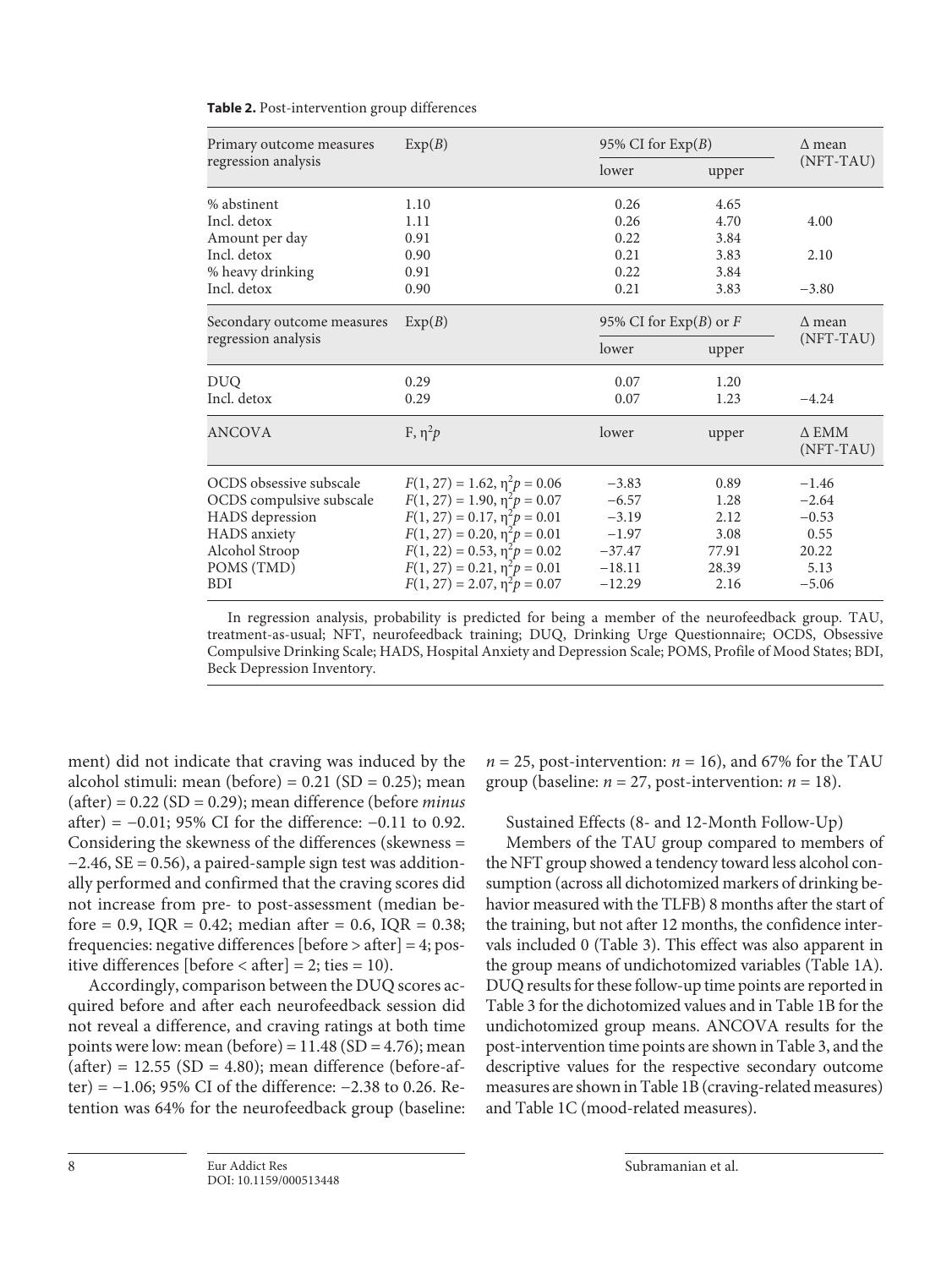| Secondary outcome measures |                                 | Exp(B)                                                                   | 95% CI for $Exp(B)$  |                | $\Delta$ mean (NFT-TAU) |
|----------------------------|---------------------------------|--------------------------------------------------------------------------|----------------------|----------------|-------------------------|
| time point                 | regression analysis             |                                                                          | lower                | upper          |                         |
| 8 months                   | % abstinent<br>Incl. detox      | 0.30<br>0.27                                                             | 0.05<br>0.04         | 1.92<br>1.81   | $-6.90$                 |
| 12 months                  | % abstinent<br>Incl. detox      | 1.33<br>1.16                                                             | 0.23<br>0.19         | 7.74<br>7.11   | 0.88                    |
| 8 months                   | Amount per day<br>Incl. detox   | 3.33<br>3.70                                                             | 0.52<br>0.55         | 21.28<br>24.83 | 4.90                    |
| 12 months                  | Amount per day<br>Incl. detox   | 0.75<br>0.87                                                             | 0.13<br>0.14         | 4.36<br>5.32   | $-0.20$                 |
| 8 months                   | % heavy drinking<br>Incl. detox | 2.40<br>2.45                                                             | 0.36<br>0.36         | 15.94<br>16.60 | 4.59                    |
| 12 months                  | % heavy drinking<br>Incl. detox | 0.75<br>0.87                                                             | 0.13<br>0.14         | 4.36<br>5.32   | $-0.80$                 |
| 8 months                   | <b>DUQ</b><br>Incl. detox       | 1.20<br>1.35                                                             | 0.25<br>0.26         | 5.84<br>6.97   | 3.19                    |
| 12 months                  | <b>DUQ</b><br>Incl. detox       | 3.33<br>2.81                                                             | 0.60<br>0.47         | 18.54<br>16.92 | $-0.12$                 |
|                            | <b>ANCOVA</b>                   | F, $\eta^2 p$                                                            | lower                | upper          | $\Delta$ EMM (NFT-TAU)  |
| 8 months<br>12 months      | OCDS obsessive subscale         | $F(1, 18) = 1.44, \eta^2 p = 0.07$<br>$F(1, 19) = 0.44, \eta^2 p = 0.02$ | $-1.38$<br>$-5.99$   | 5.08<br>3.12   | 1.85<br>$-1.43$         |
| 8 months<br>12 months      | OCDS compulsive subscale        | $F(1, 18) = 2.37, \eta^2 p = 0.12$<br>$F(1, 19) = 0.47, \eta^2 p = 0.02$ | $-1.03$<br>$-6.38$   | 6.69<br>5.18   | 2.83<br>$-0.59$         |
| 8 months<br>12 months      | HADS depression                 | $F(1, 19) = 3.78, \eta^2 p = 0.17$<br>$F(1, 18) = 0.23, \eta^2 p = 0.01$ | $-0.18$<br>$-1.93$   | 4.92<br>3.07   | 2.37<br>0.57            |
| 8 months<br>12 months      | HADS anxiety                    | $F(1, 19) = 1.05, \eta^2 p = 0.05$<br>$F(1, 18) = 0.91, \eta^2 p = 0.05$ | $-1.62$<br>$-1.35$   | 0.71<br>3.60   | 1.55<br>1.13            |
| 8 months<br>12 months      | Alcohol Stroop                  | $F(1, 17) = 1.62, \eta^2 p = 0.09$<br>$F(1, 16) = 1.68, \eta^2 p = 0.10$ | $-88.77$<br>$-23.15$ | 21.95<br>96.07 | $-33.41$<br>36.46       |
| 8 months<br>12 months      | POMS (TMD)                      | $F(1, 18) = 4.00, \eta^2 p = 0.18$<br>$F(1, 18) = 1.10, \eta^2 p = 0.06$ | $-1.11$<br>$-9.08$   | 45.37<br>27.14 | 22.13<br>9.03           |
| 8 months<br>12 months      | <b>BDI</b>                      | $F(1, 20) = 1.79, \eta^2 p = 0.08$<br>$F(1, 17) = 1.49, \eta^2 p = 0.08$ | $-2.28$<br>$-10.68$  | 10.50<br>2.86  | 4.11<br>$-3.91$         |

# **Table 3.** Analysis of sustained effects

In regression analysis, probability is predicted for being a member of the neurofeedback group. TAU, treatment-as-usual; NFT, neurofeedback training; DUQ, Drinking Urge Questionnaire; OCDS, Obsessive Compulsive Drinking Scale; HADS, Hospital Anxiety and Depression Scale; POMS, Profile of Mood States; BDI, Beck Depression Inventory.

# *fMRI Results*

Localizer Activation

Whole-brain analysis of the localizer data (Fig. 2) revealed pronounced activation for alcohol > neutral in the reward system during the alcohol localizer, with significant activation in the right anterior cingulate cortex, the bilateral anterior insula, and bilateral striatum. There was also activation in the bilateral ventrolateral PFC (vLPFC), the right premotor cortex, and the posterior cingulate cortex. For the alternative goal localizer, activation was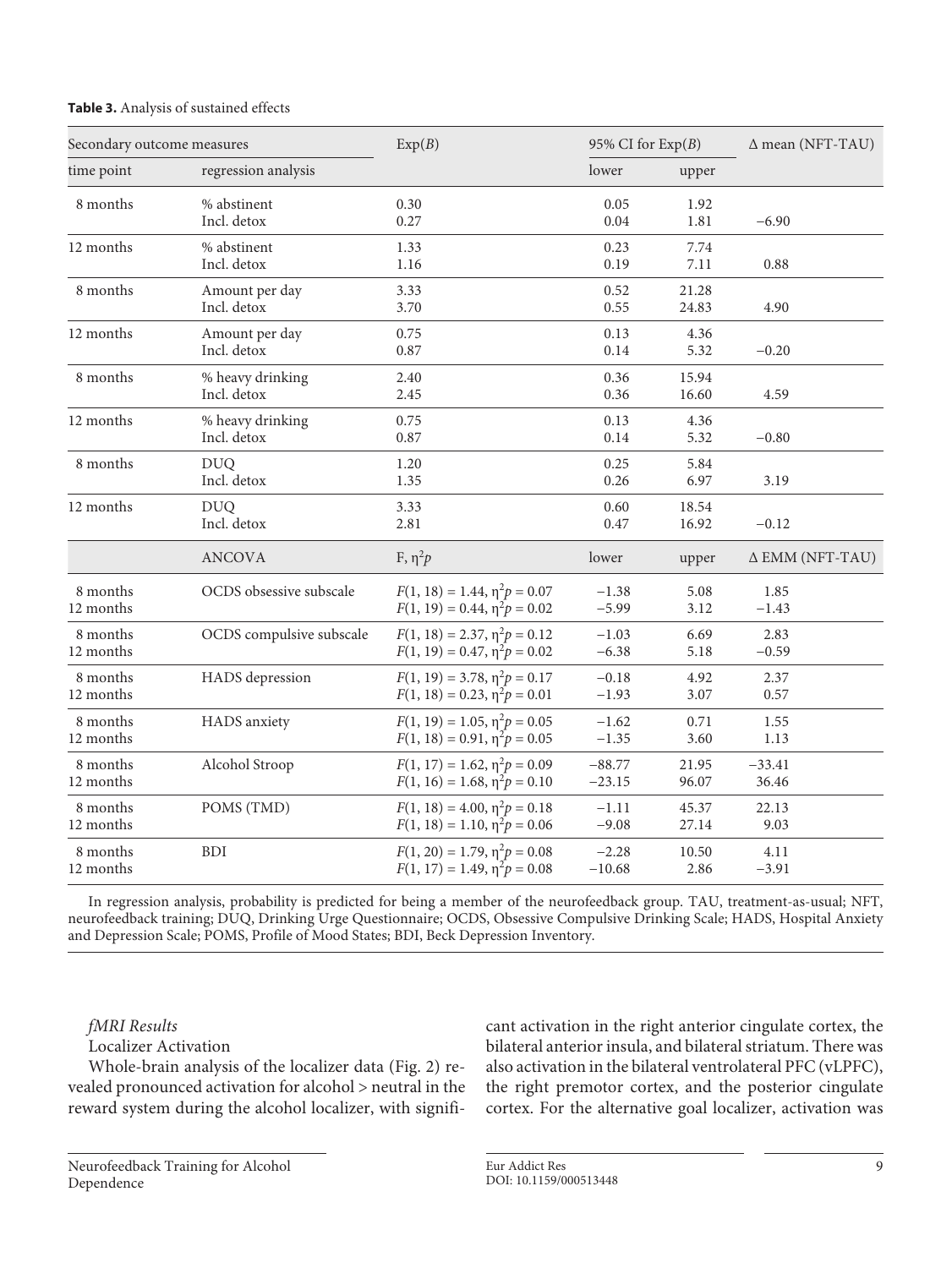

**Fig. 2.** Whole-brain activation (RFX results) across all sessions for the alcohol cue localizer (red/yellow) and alternative life goal localizer (green/mint). Activation maps are displayed on the average brain of all participants. aINS, anterior insula; ACC, anterior cingulate cortex; AV, visual associative areas; vLPFC, ventrolateral prefrontal cortex, PM, premotor cortex; PO, pars opercularis; PT, pars triangularis; STR, striatum; PCC, posterior cingulate cortex.

present only in cortical areas, that is, the bilateral vLPFC and the bilateral visual associative cortex. Activation clusters for both of the localizers overlapped in the left vLPFC.

# ROI Activation

There was a trend for a difference between alcohol neurofeedback (mean betas across all sessions = 0.03,  $SD = 0.12$ ) and alcohol mirror feedback (mean beta = 0.09, SD = 0.16); *t*(15) = −1.93, *p* = 0.07, EMM difference =  $-0.06$  (95% CI  $-0.131$  to 0.004) (Fig. 3a). Twelve of the 16 neurofeedback participants achieved lower mean activation during alcohol neurofeedback than during alcohol mirror feedback. There was a nominal, but nonsignificant, difference between alternative goal neurofeedback (mean =  $0.04$ , SD =  $0.12$ ) and alternative goal mirror feedback (mean = 0.003, SD = 0.15); *t*(15) = 0.84, *p* = 0.4, EMM difference = −0.03 (95% CI −0.052 to 0.120) (Fig. 3b). Ten of the 16 neurofeedback participants achieved higher mean activation during alternative goal neurofeedback than during alternative goal mirror feedback.

Eight of the 16 participants were successful at self-regulation during both neurofeedback conditions (increased activation for alternative goals and decreased activation in response to alcohol stimuli during neurofeedback compared to mirror feedback). Six participants showed moderate performance, that is, successful regulation in one of the neurofeedback conditions (4 during alcohol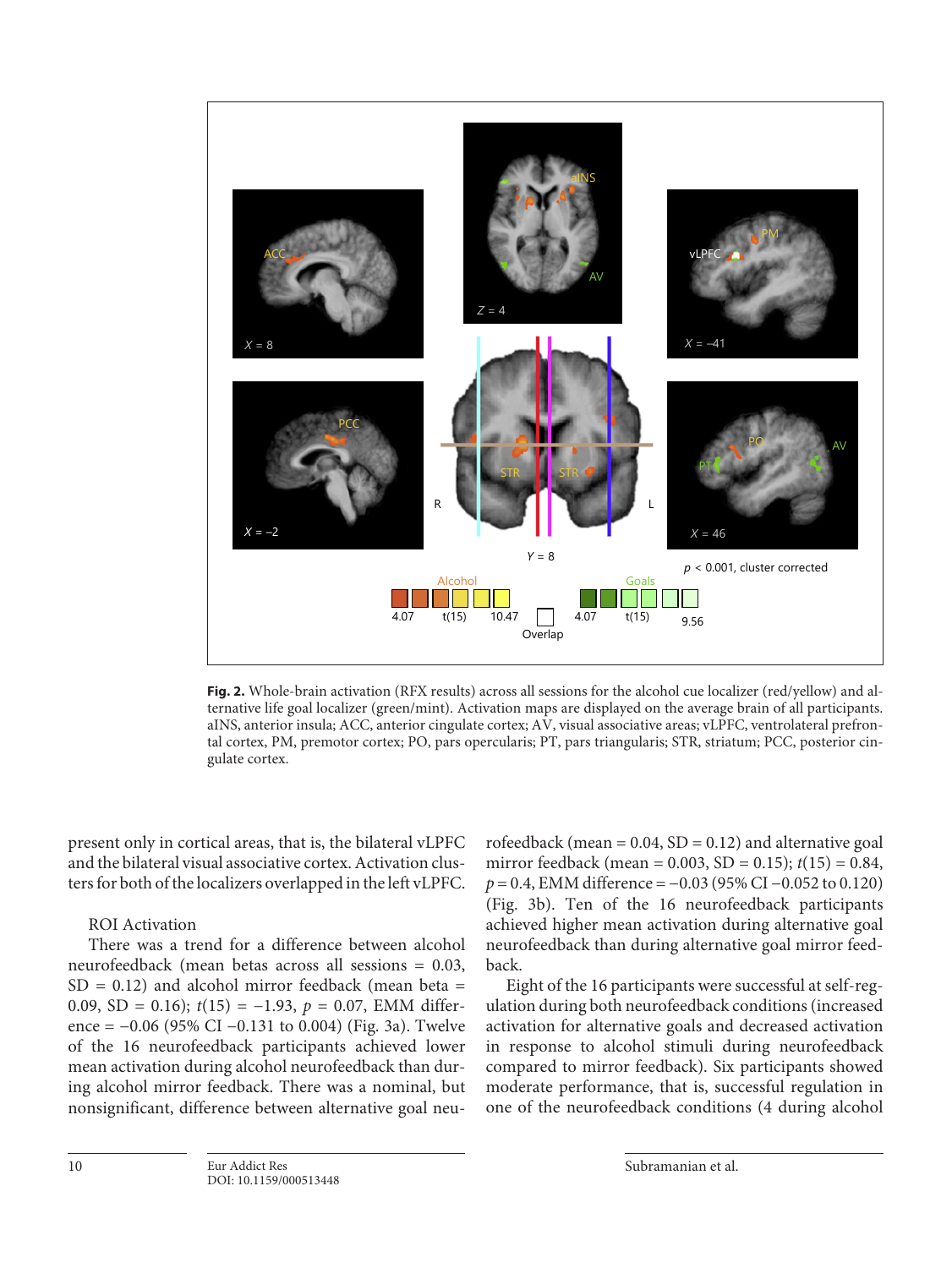

**Fig. 3.** Self-regulation performance and relationship to measures of craving/drinking behavior. **a**, **b** Group mean ROI activation (beta values, left) and self-regulation performance of individual participants (difference between ROI activation during neurofeedback and ROI activation during mirror feedback, right) for both training types. Error bars indicate standard errors. **c** Relationship between drinking behavior/craving and overall neurofeedback

performance. Mean neurofeedback performance separated between participants showing high values (turquoise) or low values (purple) of dichotomized TLFB/DUQ scores. Positive difference values (red line) indicate that high-performing participants showed desirable outcomes (lower > higher for DUQ; higher > lower for abstinence). Error terms indicate standard deviations. DUQ, Drinking Urge Questionnaire; TLFB, Timeline Followback.

neurofeedback and 2 during alternative goal neurofeedback). Two of the participants were not able to modulate the signal in either condition. (For distribution of the ROIs used as neurofeedback targets, see online suppl. material 1.) Individual differences in training success were

not driven by training with different scanner types (participants with successful alcohol NFT: GE  $[n = 3.5]$ : 2.5, Siemens [*n* = 12.5]: 9.5 [1 participant performed half of the alcohol NFT training with each scanner]; positive goals NFT: GE [*n* = 3]: 1, Siemens [*n* = 13]: 9).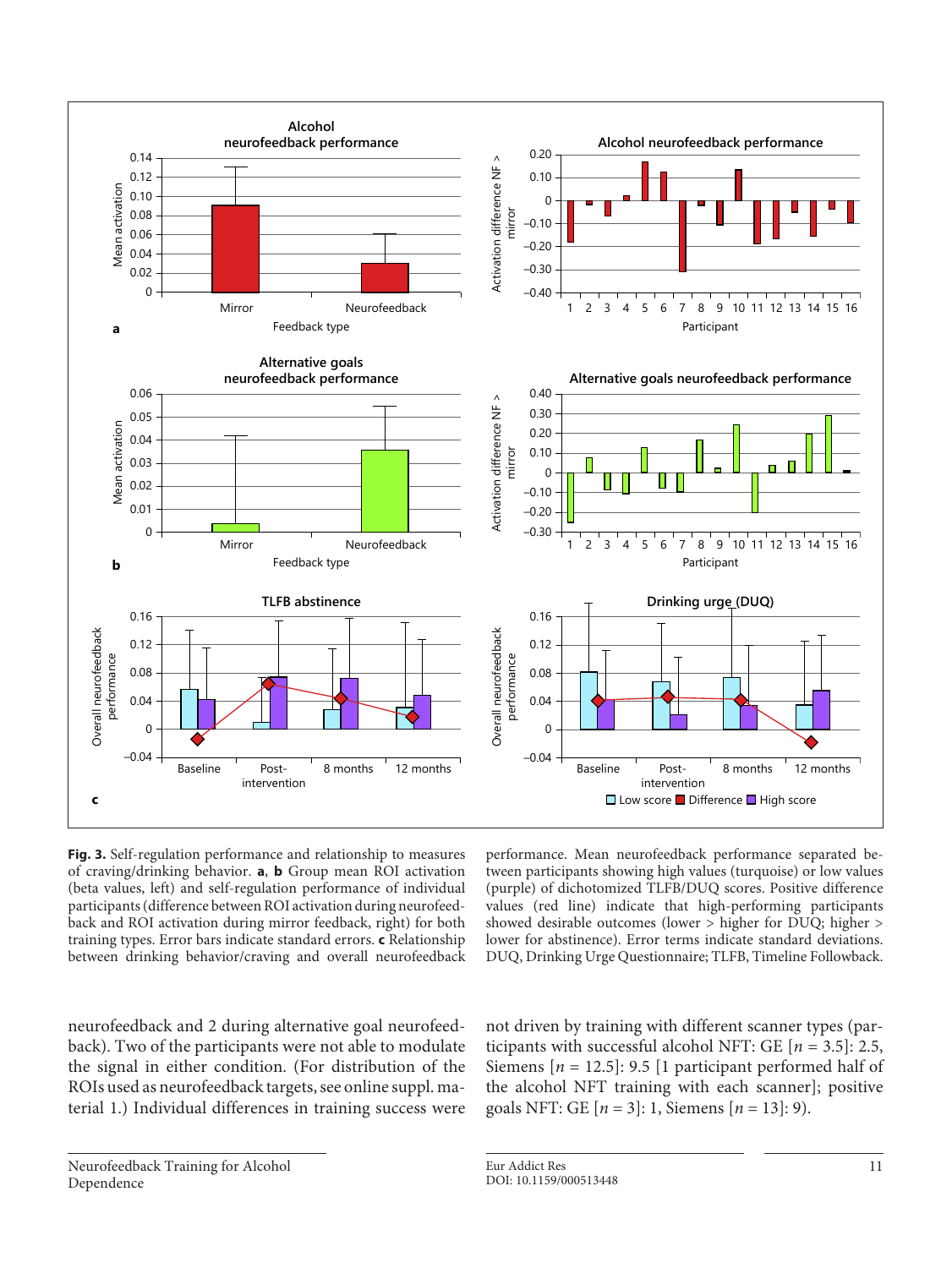Relationship between ROI Activation and Behavioral Outcome Measures (Exploratory)

Overall, desirable outcomes (higher TLFB abstinence and lower urges to drink, DUQ) were associated with better neurofeedback performance (Fig. 3c). Across the 3 measures, this relationship was strongest at the post-intervention time point (highest difference in neurofeedback performance between those with low and those with high scores at month 4) and decreased during the followup period. Whereas drinking behavior at baseline (TLFB scores) appeared to be unrelated to neurofeedback performance, participants with lower drinking urges at baseline also showed overall better neurofeedback performance. Stratification of neurofeedback results into participants who remained abstinent until the post-intervention time point and participants who relapsed was in accordance with these findings for alcohol neurofeedback (mean difference neurofeedback > mirror runs abstinent patients ( $n = 11$ ): mean =  $-0.08$ , SD = 0.12; non-abstinent patients ( $n = 5$ ): mean =  $-0.03$ , SD = 0.15) and alternative goal neurofeedback (mean difference neurofeedback > mirror runs abstinent patients (*n* = 11): mean =  $0.07$ , SD =  $0.13$ ; non-abstinent patients ( $n = 5$ ): mean =  $-0.04$ , SD = 0.21).

# *Adverse Events*

There was one serious adverse event (nonlethal overdose of paracetamol) in the TAU group, which was reported in accordance with the standard procedures of the South East Wales Trials Unit and judged to be unrelated to the intervention.

# **Discussion**

# *Feasibility of fMRI-NFT as a Treatment for Alcohol Dependence*

The patient retention and MRI data show that fMRIbased NFT for patients with alcohol dependence is feasible. A retention rate of 64% in the intervention group for an intensive intervention running over a 4-week period is acceptable for patients with a substance use disorder. Analysis of neurofeedback performance showed that participants were able to use the feedback as instructed. Furthermore, indices of craving acquired during the neurofeedback sessions revealed low overall craving in patients during the neurofeedback sessions and no significant increases from before to after the neurofeedback sessions, suggesting that the craving induction presented little risk. The relationship between overall task performance and less alcohol consumption and craving suggest that during the NFT, clinically relevant processes were modulated. However, given the lack of differences in clinical outcomes between the NFT + TAU group and the TAU only group, we cannot infer that neurofeedback was specifically instrumental in maintaining the high abstinence rates observed.

High levels of abstinence post-intervention in both groups (11/16 in NFT + TAU group, 12/18 in TAU group) and low alcohol consumption in the patients who did drink diminished the possibility of detecting group differences. The abstinence rate in the TAU group was higher than expected from the literature on the long-term effects of inpatient treatment. Relapse rates have been as high as 70–80% by the end of the first year, and they have typically been in the range of 40–60% within the first few months after treatment [\[2](#page-13-5)[1\]](#page-13-0). In the present study, therefore, patients with a high probability of relapse had already relapsed when recruitment began, and they were not included. Overall, 2 conclusions can therefore be drawn from this trial: the NFT was itself feasible, but the target population seemed too resilient to benefit from the neurofeedback intervention.

# <span id="page-11-0"></span>*Neural Effects*

<span id="page-11-1"></span>The fMRI results provide further support for the feasibility of NFT to modulate the neural mechanisms of interest. Activation during the localizer procedure indicated that exposure to the visual stimuli engaged the functionally relevant brain systems (Fig. 2), with strong involvement of the reward system and cognitive control areas in the lateral prefrontal cortex which was accordingly reflected in the individualized target regions (online suppl. Fig. 1, 2). Conceptually, increased cue reactivity of the reward/salience system in people with alcohol dependence [\[22](#page-13-5)–[2](#page-13-5)[6](#page-13-2)] is an attractive target for interventions that aim to promote abstinence and reduce craving (see, e.g., [[2](#page-13-5)[7](#page-13-3), [2](#page-13-5)[8\]](#page-13-8)). Considering the predictive association between neural cue reactivity and alcohol consumption [\[2](#page-13-5)[9](#page-13-4)], techniques aiming to attenuate this hyperactivity thus have potential utility as a treatment for alcohol use disorders (e.g., [[2](#page-13-5)[6](#page-13-2)]). The feasibility of the attenuation through NFT, which was demonstrated here for the first time, supports the utility of adding motivational neurofeedback [[3](#page-13-6)0] to the toolkit of interventions designed for substance use disorders.

# *Implications for Future Studies*

A limitation of the present design was that participant blinding was not possible. Due to the general prob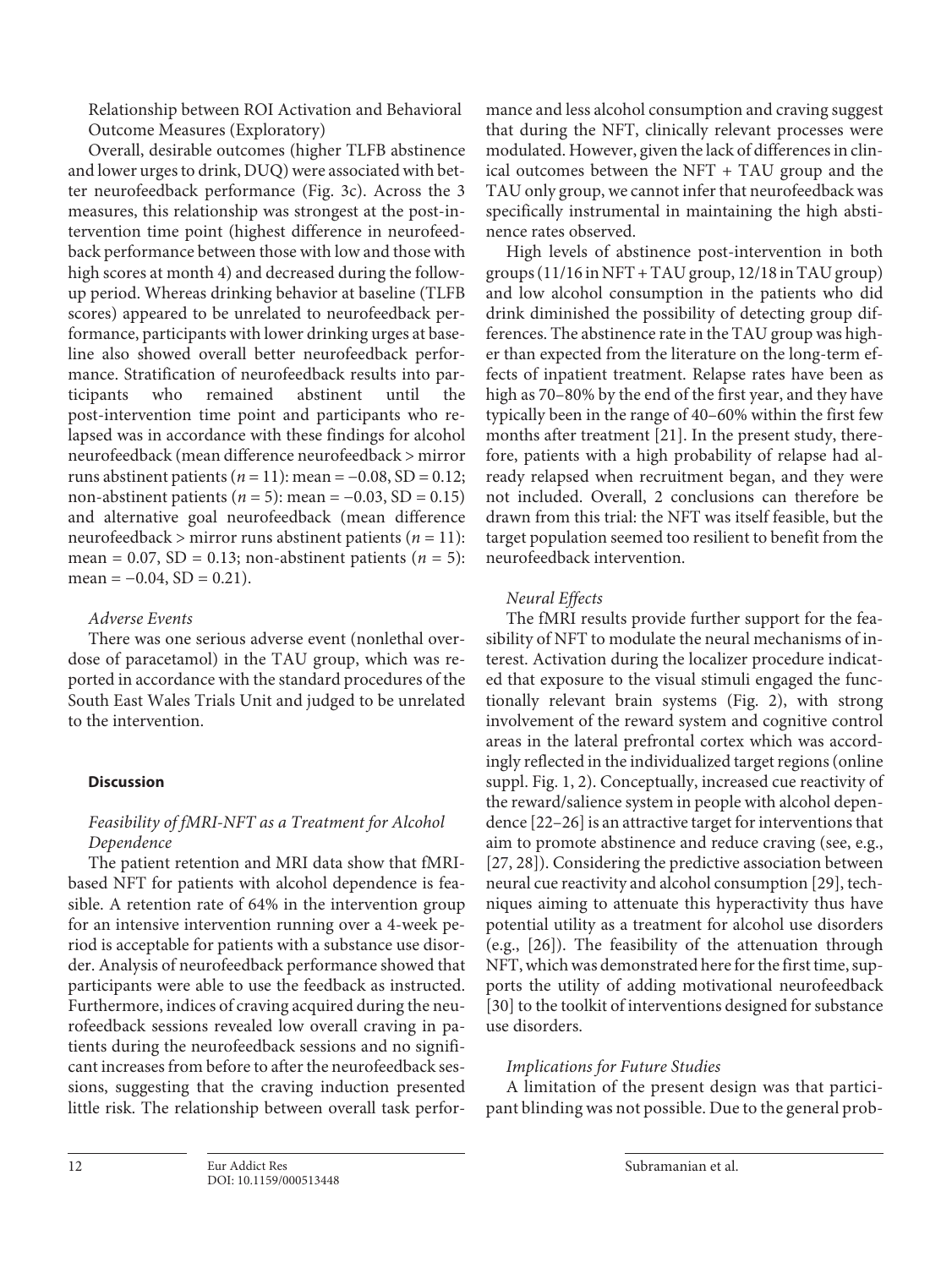lem of identifying an appropriate control condition for neurofeedback [[3](#page-13-6)[1\]](#page-13-0), controlling for confounds associated with unblinded designs would require the inclusion of several study arms. Considering the lack of research on neurofeedback for alcohol use disorders, it is therefore more economical to first determine whether its clinical effects relative to existing treatments justify an investment in larger studies. Once a design (either alone or in addition to standard care) has been shown to be (potentially) superior to standard care, it should be tested against active control interventions. Future multiarmed studies could include a sham condition in a blinded design, in which patients receive predetermined visual stimulation matched with regard to the positive feedback provided during neurofeedback, as well as self-regulation training without feedback, to control for generic effects of self-regulation and placebo effects [\[3](#page-13-6)[1](#page-13-0), [3](#page-13-6)[2\]](#page-13-5). Considering the results of this study, subsequent research should also focus on different patient target groups for which neurofeedback could be more effective. One possibility would be to conduct the training immediately after detoxification training, in order to prevent relapse in a group that is at the highest risk of relapse. Another relevant question is whether early-stage problem drinkers could benefit from a neurofeedback intervention. Early-stage problem drinkers are far more numerous than dependent drinkers, and a neurofeedback intervention could help them moderate their drinking before it escalates into dependent drinking. Additionally, as more general individual differences like psychological traits could also influence how patients react to the neurofeedback setting, assessments of such traits could help individualize subsequent clinical trials [[33\]](#page-13-6). In line with this notion, higher alcohol craving at baseline tended to be associated with lower neurofeedback performance, which appeared not to be the case for drinking behavior itself. Although these findings are only descriptive at this point, they support that individual differences in craving could indicate how patients will respond to neurofeedback interventions.

Besides improving the selectivity of neurofeedback interventions with regard to the target population, the training procedure itself should be optimized. For example, additional self-regulation training outside of the scanner could be a cost-effective solution. Increasing the NFT time itself could also facilitate training effects but will require a cost-benefit evaluation. Additionally, changes in the neurofeedback procedure itself could improve training efficacy, but optimizing this component will likely require meta-analytic comparisons between several trials as the search space for potential adaptions is extensive (e.g., neurofeedback could be built from mean activation of different regions, connectivity between different regions, or multivariate activation pattern of different regions). Overall, further studies are required to determine clinical efficacy and to understand the influence of placebo effects, individual differences, and the generic effects of self-regulation trainings.

## **Acknowledgements**

We are very grateful to the staff of the Health and Care Research Wales Clinical Research Centre and the National Centre for Mental Health (NCMH), particularly Rebecca Robinson, Sophie Bishop, and Andrew Bethell, for their help with patient recruitment, and to all the local clinics and rehabilitation centers, charities, and patient support groups for their support in recruiting participants. We are also very grateful to Jacqui Smith and Rachael Adams for conducting the blinded assessments.

#### **Statement of Ethics**

This study was approved by the Wales Research Ethics Committee 1 (Ref: 14/WA/1172), the Cardiff School of Psychology Ethics Committee, and the Cwm Taf, Cardiff and Vale University, and Aneurin Bevan University Health Boards. All participants gave written informed consent to participate in the study in accordance with the Declaration of Helsinki. This trial was registered with Clinicaltrials.gov (NCT02486900) in June 2015 before the first participant was recruited. This study was completed in August 2018 after acquisition of the final follow-up assessments.

#### **Conflict of Interest Statement**

M.L. is an employee at and R.G. is owner of Brain Innovation (B.V.), the company that produces software used for the neurofeedback setup. The other authors have no conflicts of interest to declare.

#### **Funding Sources**

This study was conducted by the BRAINTRAIN consortium (partners Cardiff University and Brain Innovation), supported by the European Commission, under the Health Cooperation Work Programme of the 7th Framework Programme, under the Grant Agreement Nr. 602186. The Centre for Trials Research is funded by Health and Care Research Wales and Cancer Research UK.